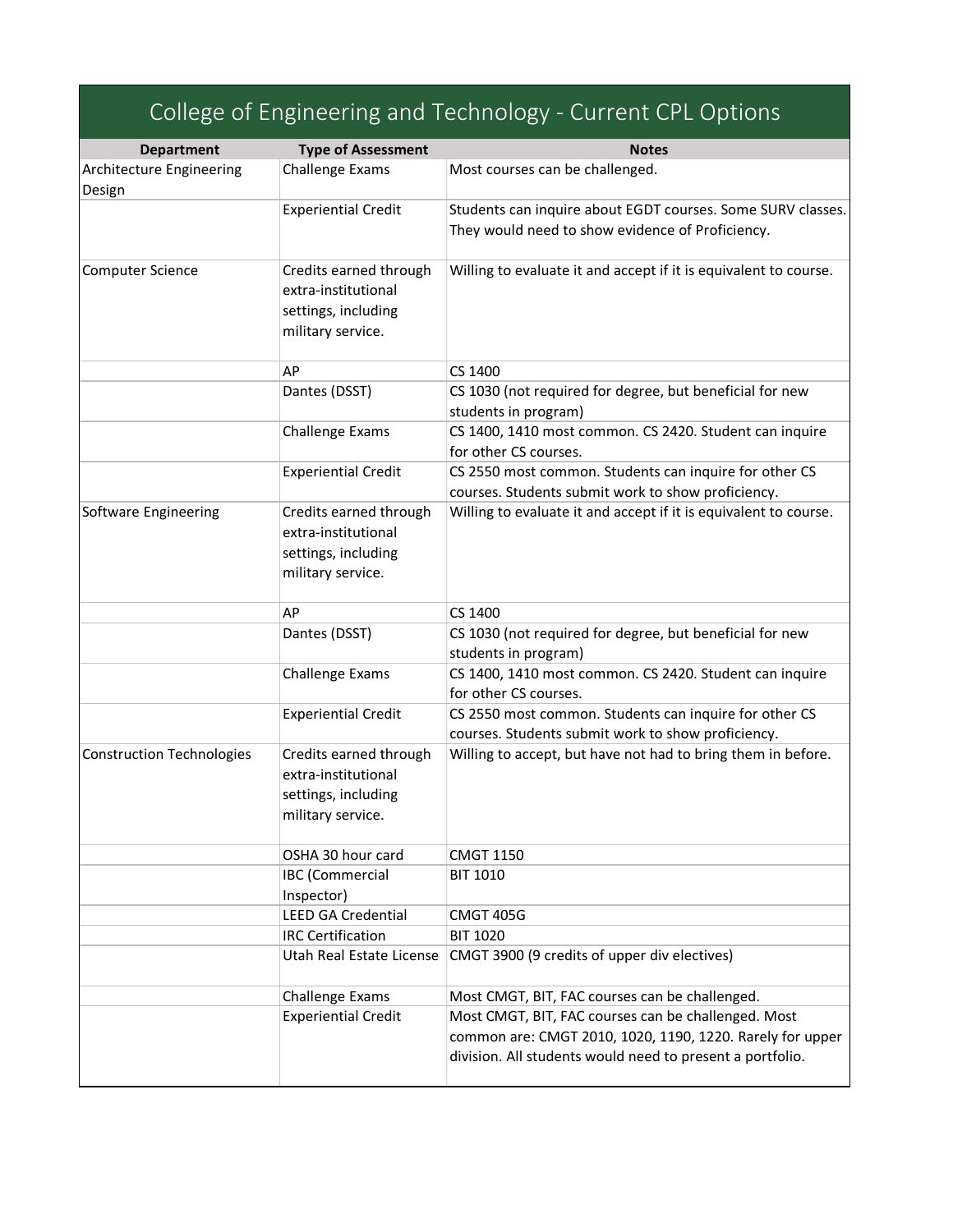|                                    |                                                                                           | College of Engineering and Technology - Current CPL Options                                                                                    |
|------------------------------------|-------------------------------------------------------------------------------------------|------------------------------------------------------------------------------------------------------------------------------------------------|
| <b>Department</b>                  | <b>Type of Assessment</b>                                                                 | <b>Notes</b>                                                                                                                                   |
| <b>Culinary Arts</b>               | Credits earned through<br>extra-institutional<br>settings, including<br>military service. | Willing to accept if applicable. Possible to use as internship<br>requirement.                                                                 |
|                                    | <b>Experiential (ServeSafe</b><br>Certification                                           | CA 1490                                                                                                                                        |
| Digital Media                      | Credits earned through<br>extra-institutional<br>settings, including<br>military service. | Willing to accept.                                                                                                                             |
|                                    | Challenge Exams                                                                           | Most entry level classes can be challenged.                                                                                                    |
|                                    | <b>Portfolio Assessments</b><br><b>Experiential credit</b>                                | Must submit portfolio for admittance to program.<br>Most entry level classes can be challenged. Students must<br>show evidence of proficiency. |
| <b>Engineering Technology</b>      | <b>Experiential credit</b>                                                                | Rare. Circumstantial. Meet with department chair. Present<br>evidence of experience.                                                           |
| <b>Information Systems</b>         | Credits earned through<br>extra-institutional<br>settings, including<br>military service. | Yes, as applicable. Often get credit for intro IT courses.                                                                                     |
|                                    | <b>CLEP</b>                                                                               | <b>INFO 1120</b>                                                                                                                               |
|                                    | Dantes (DSST)                                                                             | <b>INFO 3120</b>                                                                                                                               |
|                                    | Challenge Exams                                                                           | All IM and INFO classes can be challenged. Most IT classes can<br>be challenged.                                                               |
| <b>Technology Management</b>       | Credits earned through<br>extra-institutional<br>settings, including<br>military service. | Yes, anything technical.                                                                                                                       |
|                                    | Challenge Exams                                                                           | TECH 2020, 3050, 3400, 3700, 3850                                                                                                              |
|                                    | <b>Experiential Credit</b>                                                                | TECH 2020, 3050, 3400, 3700, 3850 (may be changing). Take a<br>portfolio course for formal process of getting credit for AAS<br>degree.        |
| <b>Transportation Technologies</b> | Credits earned through<br>extra-institutional<br>settings, including<br>military service. | Willing to accept if equivalent.                                                                                                               |
|                                    | Challenge exams                                                                           | Most courses are available for challenge.                                                                                                      |
|                                    | <b>Experiential Credit</b>                                                                | Students would need to show evidence of proficiency.<br>Available for most courses.                                                            |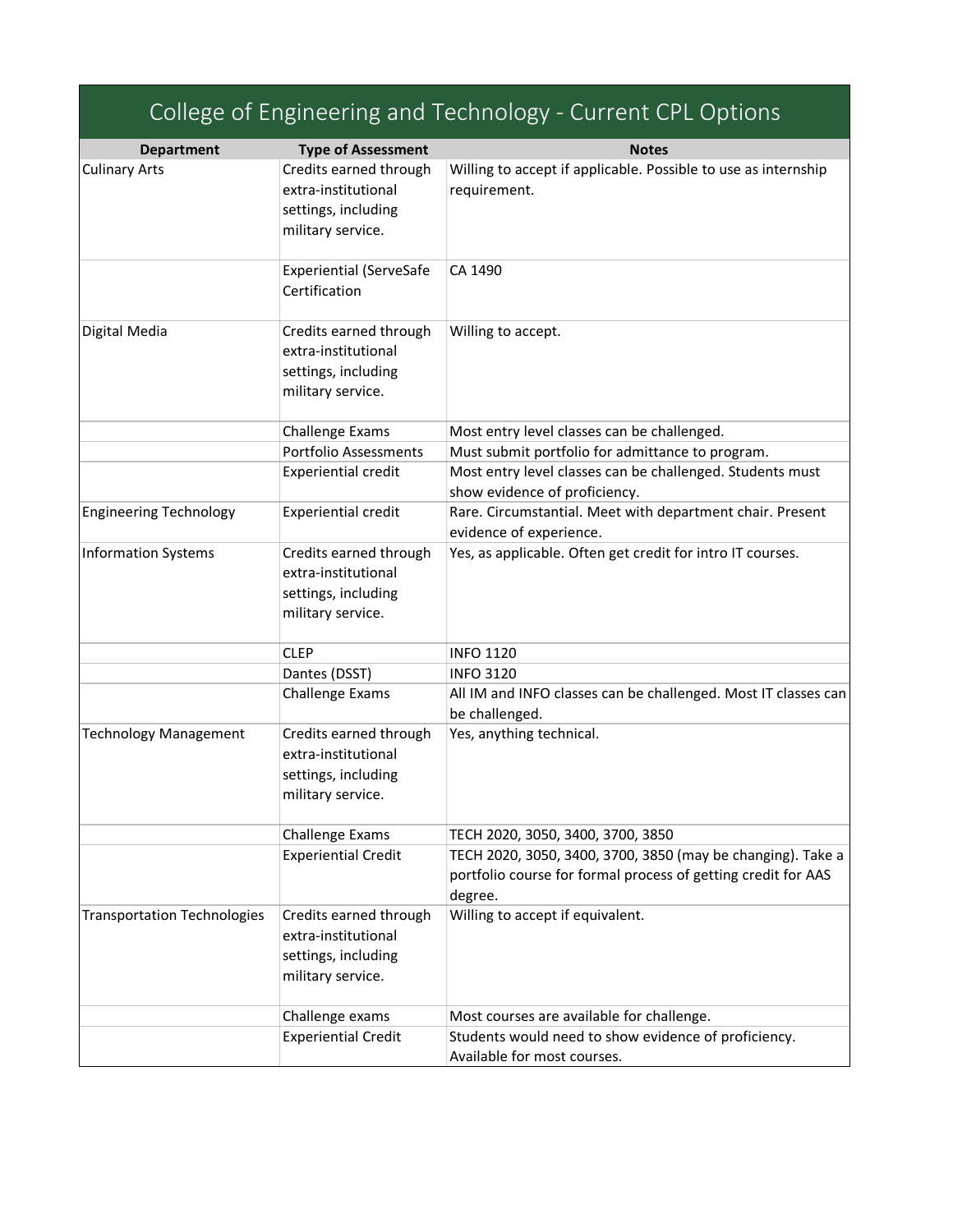|                           |                                | College of Health and Public Service - Current CPL Options |
|---------------------------|--------------------------------|------------------------------------------------------------|
| <b>Department</b>         | <b>Type of Assessment</b>      | <b>Notes</b>                                               |
| <b>Criminal Justice</b>   | <b>POST</b>                    | CJ 1800, CJ 1810                                           |
|                           | <b>IACP</b>                    | CJ 491R                                                    |
|                           | Drug Recognition               |                                                            |
|                           | <b>Expert certification</b>    | <b>FSCI 3850</b>                                           |
|                           | <b>Department Challenge</b>    | CJ 1010, CJ 1300, CJ 1330, CJ 1340, CJ 1390, CJ 2330, CJ   |
|                           | <b>Test</b>                    | 4250                                                       |
|                           |                                |                                                            |
|                           |                                | AVSC 1110, 1230, 1240, 1250, 2300, 2310, 2440, 2450,       |
| Aviation                  | <b>FAA</b> certificate         | 2400, 2410, 4300, 4310, 2420, 2430, 2510, 2500, 3090       |
|                           | <b>Experiential credit</b>     | AVSC 3300, 3400, 3600                                      |
| <b>Community Health</b>   | First Aid/CPR                  | <b>HLTH 1200</b>                                           |
| <b>Emergency Services</b> | <b>POST</b>                    | CJ 1800, CJ 1810                                           |
|                           |                                | Fire I Skills, Fire I Fundamentals, Fire II, Hazmant Ops   |
|                           | <b>Fire Certs</b>              | and Awareness                                              |
|                           | <b>EMT</b>                     | <b>Emergency Med Technician</b>                            |
|                           | <b>AEMT</b>                    | Advanced Emergency Med Technician                          |
|                           | Paramedic                      | ESEC 3210, 3220, 3225, 3230, 3235, 3240, 3245, 3250,       |
|                           | Certifications                 | 3255, 4210, 4220, 4230, 4240                               |
|                           | Wildland                       | <b>ESWF 1400</b>                                           |
|                           | <b>Critical Care</b>           | <b>ESEC 4150</b>                                           |
|                           |                                | ESFF 1370, 1380, 2410, 2420, 2430, 2700, ESFO 1350,        |
|                           | <b>Fire Certifications</b>     | 2020, 2030, 2050, 2080, 2100, 2110 211A, 2310              |
|                           |                                |                                                            |
|                           |                                | ESWF 2000, 2010, 2110, 2150, 2301, 2340, 2600, 2700,       |
|                           | <b>Wildland Certifications</b> | 2800, 2900, 3000, 3020, 3300, 3360, 3390, 4000, 4390       |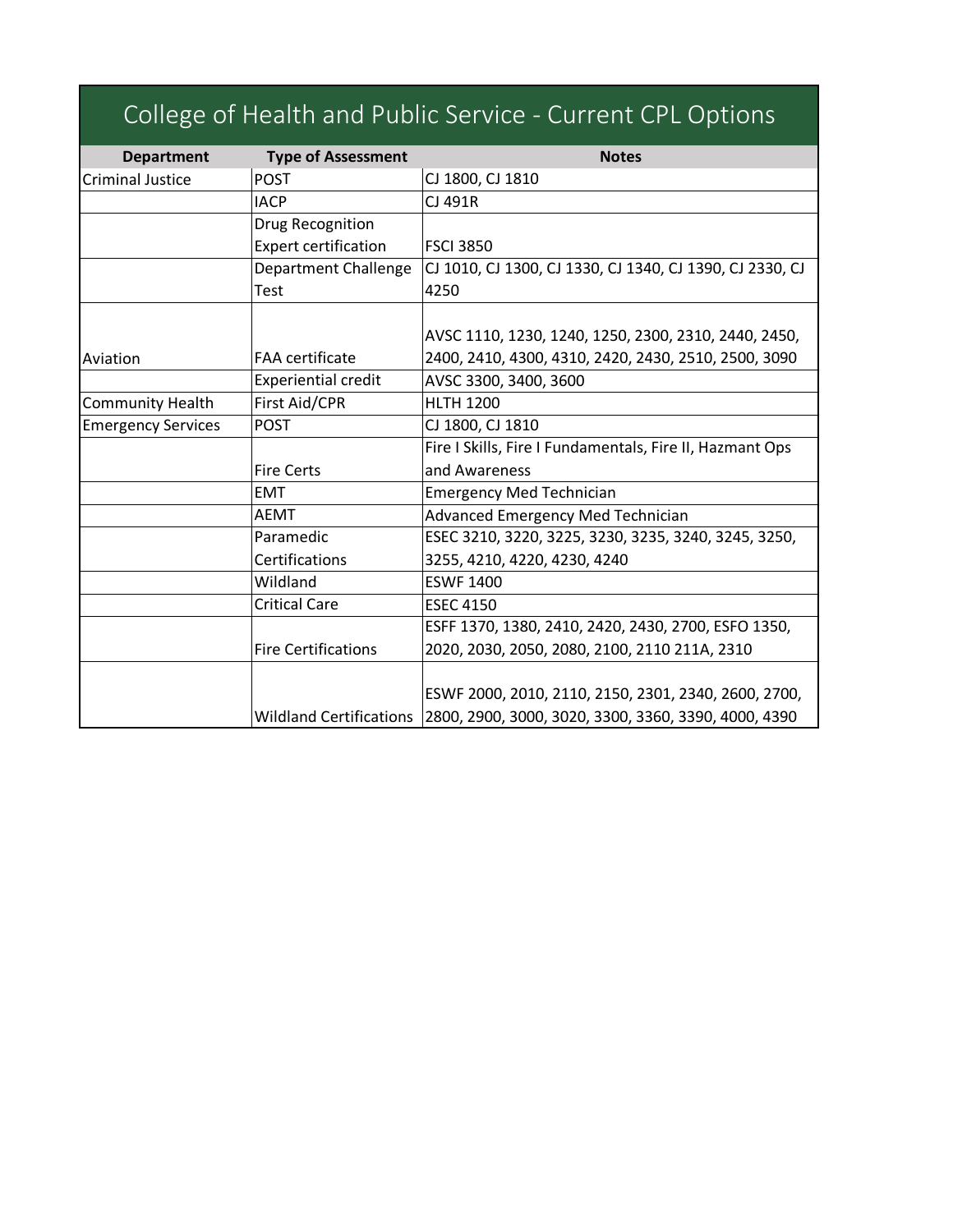| College of Humanities and Social Sciences - Current CPL Options |                           |                                                                                                                                                                                                                                                                                                                                                                                                                                                                                                                                                                                                                                                                                                                           |  |
|-----------------------------------------------------------------|---------------------------|---------------------------------------------------------------------------------------------------------------------------------------------------------------------------------------------------------------------------------------------------------------------------------------------------------------------------------------------------------------------------------------------------------------------------------------------------------------------------------------------------------------------------------------------------------------------------------------------------------------------------------------------------------------------------------------------------------------------------|--|
| <b>Department</b>                                               | <b>Type of Assessment</b> | <b>Notes</b>                                                                                                                                                                                                                                                                                                                                                                                                                                                                                                                                                                                                                                                                                                              |  |
| Languages                                                       |                           | Once students pass 3050 (any language) with a C- or<br>better grade, students can buy P credits for 1010, 1020,<br>2010 & 202g. If students would like to receive a letter<br>grade, they can do so by registering to a specific section<br>of [language] 1010 & 1020 where students take the<br>final and final grade is the grade for the course.<br>Students who have learn a foreign language in the US<br>(LDS missions) -202g, 3030<br>Native speakers, students who have lived abroad for at<br>least 1 year and immerse in the language fully -3050<br>3050 is a pre requisite to any upper division course.<br>They register for course but if there are any<br>doubts/concerns -Oral interview with coordinator |  |
|                                                                 |                           | Other than that we only have ACT or AP scores/classes.                                                                                                                                                                                                                                                                                                                                                                                                                                                                                                                                                                                                                                                                    |  |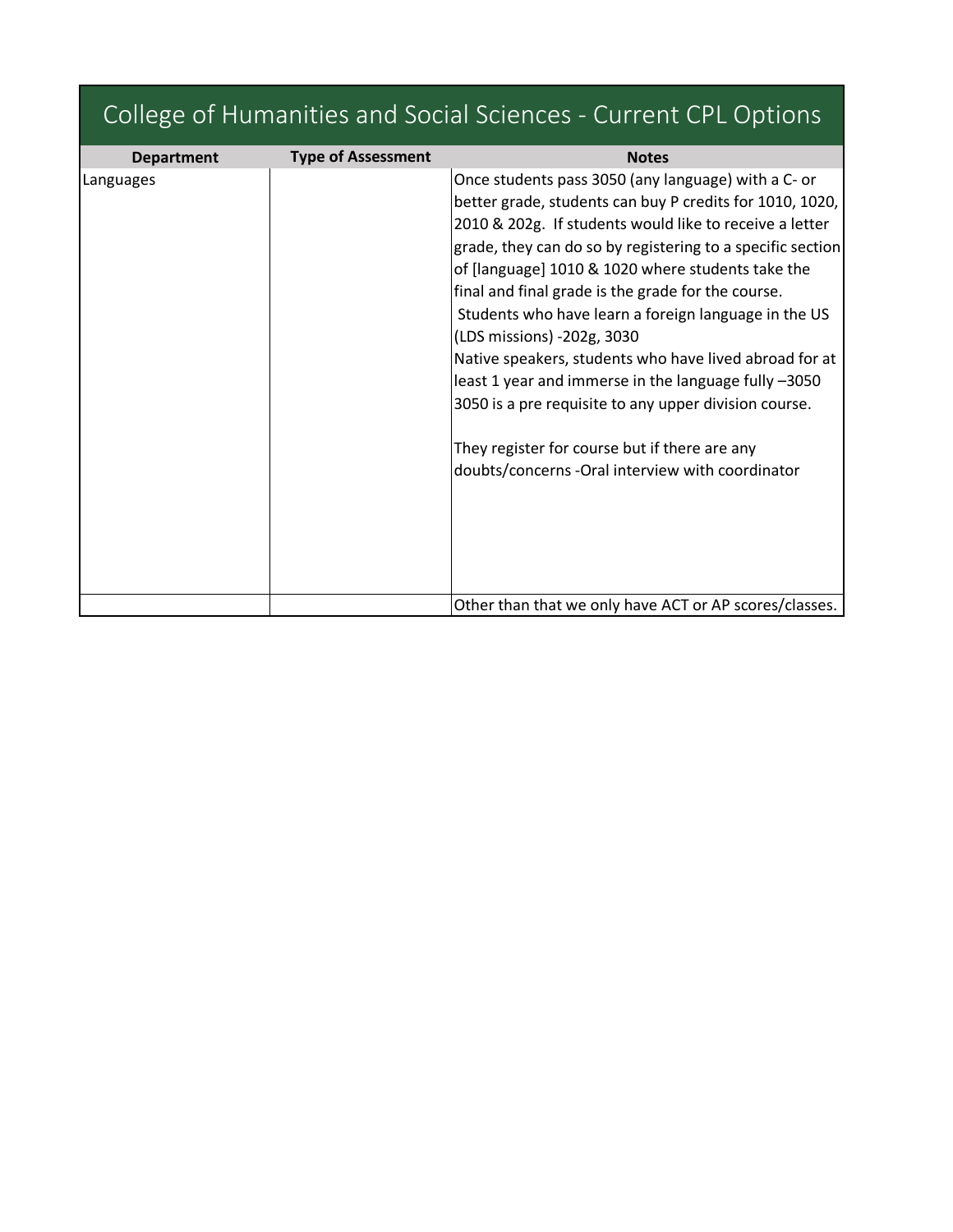| <b>Department</b> | <b>Type of Assessment</b><br><b>ACT Score</b> | <b>Notes</b>                                                                                                                                                  |
|-------------------|-----------------------------------------------|---------------------------------------------------------------------------------------------------------------------------------------------------------------|
| Biology           |                                               | English composite of 21+ - Allows student to take Biol 1610/1615 at the same<br>time as pre-req                                                               |
|                   | <b>AP Scores</b>                              | Score 4 or 5 allows students to receive credit for Biol 1610 or Biol 1900 -                                                                                   |
|                   |                                               | Biology elective<br>Score                                                                                                                                     |
|                   |                                               | 3 allows students to receive credit for Biol 1010/1015 - General Biology and                                                                                  |
|                   |                                               | lab                                                                                                                                                           |
|                   | CLEP                                          | Score 50+ allows students to receive credit for Biol 1010 - General Biology or                                                                                |
|                   |                                               | Biol 1900 - Biology elective                                                                                                                                  |
|                   | <b>Experiential credit</b>                    |                                                                                                                                                               |
|                   |                                               | Current chair Jim Price gives quite a bit of experiential credit, primarily for                                                                               |
|                   |                                               | biotech students who are working in biotech jobs while earning their                                                                                          |
|                   |                                               | bachelor's degrees from us. He treats their work experience as if they were                                                                                   |
|                   |                                               | doing an internship and requires them to document hours, provide a                                                                                            |
|                   |                                               | supervisor recommendation and write a short paper that describes what they                                                                                    |
|                   |                                               | did and what they learned in their work experience.                                                                                                           |
| Chemistry         | <b>AP Scores</b>                              | Passed with a score of 3 allows students to receive credit for CHEM 1010,                                                                                     |
|                   |                                               | CHEM 1110, and CHEM 1115 (8 credits total)<br>Passed with a                                                                                                   |
|                   |                                               | score of 4 or 5 allows students to receive credit for CHEM 1210, CHEM 1900 (8                                                                                 |
|                   |                                               | credits total)                                                                                                                                                |
|                   | <b>CLEP</b>                                   | Passed in the Testing Center with a score of 50+ allows students to receive                                                                                   |
|                   |                                               | credit for CHEM 1010 and CHEM 1900 (6 credits total)                                                                                                          |
|                   | Prerequisite credits                          | To assist with completion, chemistry accepts any passed score (3, 4 or 5) on                                                                                  |
|                   |                                               |                                                                                                                                                               |
|                   |                                               | either AP Calculus test as an acceptable prerequisite for CHEM 1010, 1110 and                                                                                 |
|                   |                                               | 1210. A 26+ on the math section of the ACT will also satisfy this prerequisite. If<br>a student gets a 4 or 5 on AP Chemistry we will allow them to move into |
|                   |                                               | CHEM 1220 and take the CHEM 1215 lab and 1225 lab at the same time to                                                                                         |
|                   |                                               | help them move along in their program.                                                                                                                        |
|                   |                                               |                                                                                                                                                               |
| Earth Science     | <b>AP Scores</b>                              | Passed with a score of 3+ allows students to receive credit for ENVT 1110                                                                                     |
|                   |                                               | AP Human Geography - Passed with a score of 3+ allows students to receive                                                                                     |
|                   |                                               | credit for GEOG 1400                                                                                                                                          |
|                   |                                               |                                                                                                                                                               |
|                   | <b>Prior Learning</b>                         | Upon review may allow students to receive credit for special topics credit or                                                                                 |
|                   |                                               | internship credit (variable amounts)                                                                                                                          |
| Math              | Varies                                        | The Math Department awards credit based on a variety of PLA's, including                                                                                      |
|                   |                                               | Challenge Exams, AP Calculus AB/BC, AP Statistics, ACT scores, CLEP (QL 1900)                                                                                 |
|                   |                                               | only), and ALEKS.                                                                                                                                             |
| Physics           | <b>AP Scores</b>                              | AP Physics 1 Test                                                                                                                                             |
|                   |                                               | Passed with a score of 3, 4, or 5 allows students to receive credit for PHYS                                                                                  |
|                   |                                               | 1900 (3 credits)                                                                                                                                              |
|                   |                                               | AP Physics 2 Test                                                                                                                                             |
|                   |                                               | Passed with a score of 3, 4 or 5 allows students to receive credit for PHYS 1900                                                                              |
|                   |                                               | (3 credits)                                                                                                                                                   |
|                   |                                               | AP Physics C: Mechanics Test                                                                                                                                  |
|                   |                                               | Passed with a score of 3 allows students to receive credit for PHYS 1010 (3                                                                                   |
|                   |                                               | credits)                                                                                                                                                      |
|                   |                                               | Passed with a score of 4 or 5 allows students to receive credit for PHYS 2010                                                                                 |
|                   |                                               | and PHYS 2015 (5 credits total)                                                                                                                               |
|                   |                                               | AP Physics C: Electricity & Magnetism Test                                                                                                                    |
|                   |                                               | Passed with a score of 3 allows students to receive credit for PHYS 1010 (3                                                                                   |
|                   |                                               | credits)<br>Passed with a score of 4 or 5 allows students to receive credit for PHYS 2020                                                                     |
|                   |                                               | and PHYS 2025 (5 credits total)                                                                                                                               |
|                   |                                               |                                                                                                                                                               |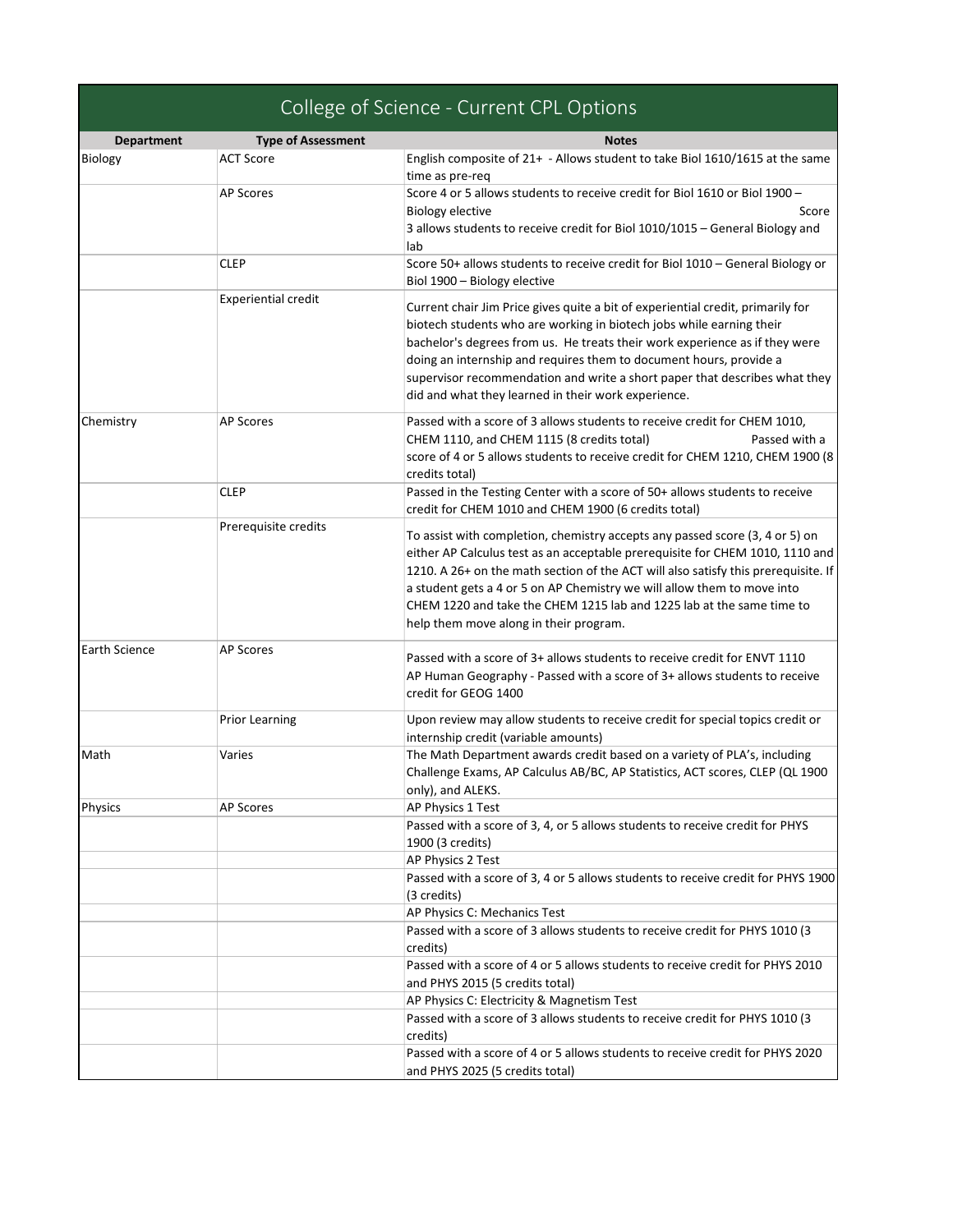|  |  |  |  |  | School of the Arts - Current CPL Options |
|--|--|--|--|--|------------------------------------------|
|--|--|--|--|--|------------------------------------------|

| <b>Department</b> | <b>Type of Assessment</b>                 | <b>Notes</b>                                                                                                                                           |
|-------------------|-------------------------------------------|--------------------------------------------------------------------------------------------------------------------------------------------------------|
| Art & Design      | AP                                        | Art History: 3= ART 1010, 4=ARTH 2710, 5=ARTH 2710 & ARTH 2720; 2D                                                                                     |
|                   |                                           | Design 3,4,5=ART 1900; 3D Design 3,4,5=ART 1900; Drawing 3,4=ART 1020,                                                                                 |
|                   |                                           | 5=ART 1110                                                                                                                                             |
|                   | DANTES (DSST)                             | Art of the Western World: 53+ Score<br>gives credit for ART 1900                                                                                       |
|                   | International Baccalaureate (IB)          | HL 5-7 = ART 1010 + ART 1900<br>$SL 5-7 = ART 1010$                                                                                                    |
|                   | <b>Challenge Exams</b>                    | For Art History courses the department requires students to take the exams                                                                             |
|                   |                                           | for the course to demonstrate their understanding of the content.                                                                                      |
|                   | <b>Portfolio Assessments</b>              | For each course they differ slightly. Students are required to submit a                                                                                |
|                   |                                           | portfolio of their work related to what is taught in the course. Typically                                                                             |
|                   |                                           | students are asked to submit 10-15 samples of work that demonstrate the                                                                                |
|                   |                                           | fulfillment of the course objectives and key skills being taught in that                                                                               |
|                   |                                           | particular course. The department relies upon course syllabi, course                                                                                   |
|                   |                                           | objectives, and the course description to create a list of the skills being                                                                            |
|                   |                                           | evaluated. If the work in the portfolio meets the standards of the course, the                                                                         |
|                   |                                           | student is granted challenge credit. If the work in the portfolio is lacking in                                                                        |
|                   |                                           | standards taught in the course, the student must take the course.                                                                                      |
| Dance             | International Baccalaureate (IB)          | HL 5-7 = 6 credits; SL 5-7 = 3 credits                                                                                                                 |
|                   | <b>Challenge Exams</b>                    | For technique and other studio courses if a student comes into the                                                                                     |
|                   |                                           | department having performed in a recognized professional dance company.                                                                                |
|                   | <b>Individual Performance Assessments</b> | Technique - Placement auditions in all technique courses are conducted                                                                                 |
|                   |                                           | during the first week of classes to access the level of technical skills.                                                                              |
|                   |                                           | Performance - Auditions are held during the first week of classes for                                                                                  |
|                   |                                           | performance companies and teams to access varying aspects of performance                                                                               |
|                   |                                           | in each genre.                                                                                                                                         |
|                   |                                           | The department does not give credit for course work. The student moves up                                                                              |
|                   |                                           | or down in level based on the placement audition.                                                                                                      |
|                   |                                           |                                                                                                                                                        |
| Music             | АP                                        | Music Theory: 3=MUSC 1100, 4=MUSC 1100 & 1110, 5=MUSC 1100, 1110 &                                                                                     |
|                   |                                           | 1130<br>HL 5-7 = MUSC 1010 & MUSC 1900                                                                                                                 |
|                   | International Baccalaureate (IB)          |                                                                                                                                                        |
|                   | <b>Challenge Exams</b>                    | There is a piano proficiency exam that students must pass during the degree,<br>and they can meet this through taking regularly offered courses or any |
|                   |                                           | external means that brings them to the Music Department's established                                                                                  |
|                   |                                           | baseline.                                                                                                                                              |
|                   | <b>Individual Performance Assessments</b> | Assess music proficiency through an audition as outlined on the department                                                                             |
|                   |                                           | web site for different music concentrations. This also includes a portfolio of                                                                         |
|                   |                                           | compositions/arrangements/song writing from commercial music majors.                                                                                   |
|                   |                                           |                                                                                                                                                        |
| Theatre           | International Baccalaureate (IB)          | HL 5-7 = THEA 1013 & THEA 1900; SL 5-7 = THEA 1013                                                                                                     |
|                   | Challenge Exams                           | For studio courses, students must audition and meet the skill/technique level                                                                          |
|                   |                                           | taught in the course. If met, credit for the course is granted. If not met, the                                                                        |
|                   |                                           | student must take the course.                                                                                                                          |
|                   | <b>Individual Performance Assessments</b> | For studio courses, students must audition and meet the skill/technique level                                                                          |
|                   |                                           | taught in the course. If met, credit for the course is granted. If not met, the                                                                        |
|                   |                                           | student must take the course.                                                                                                                          |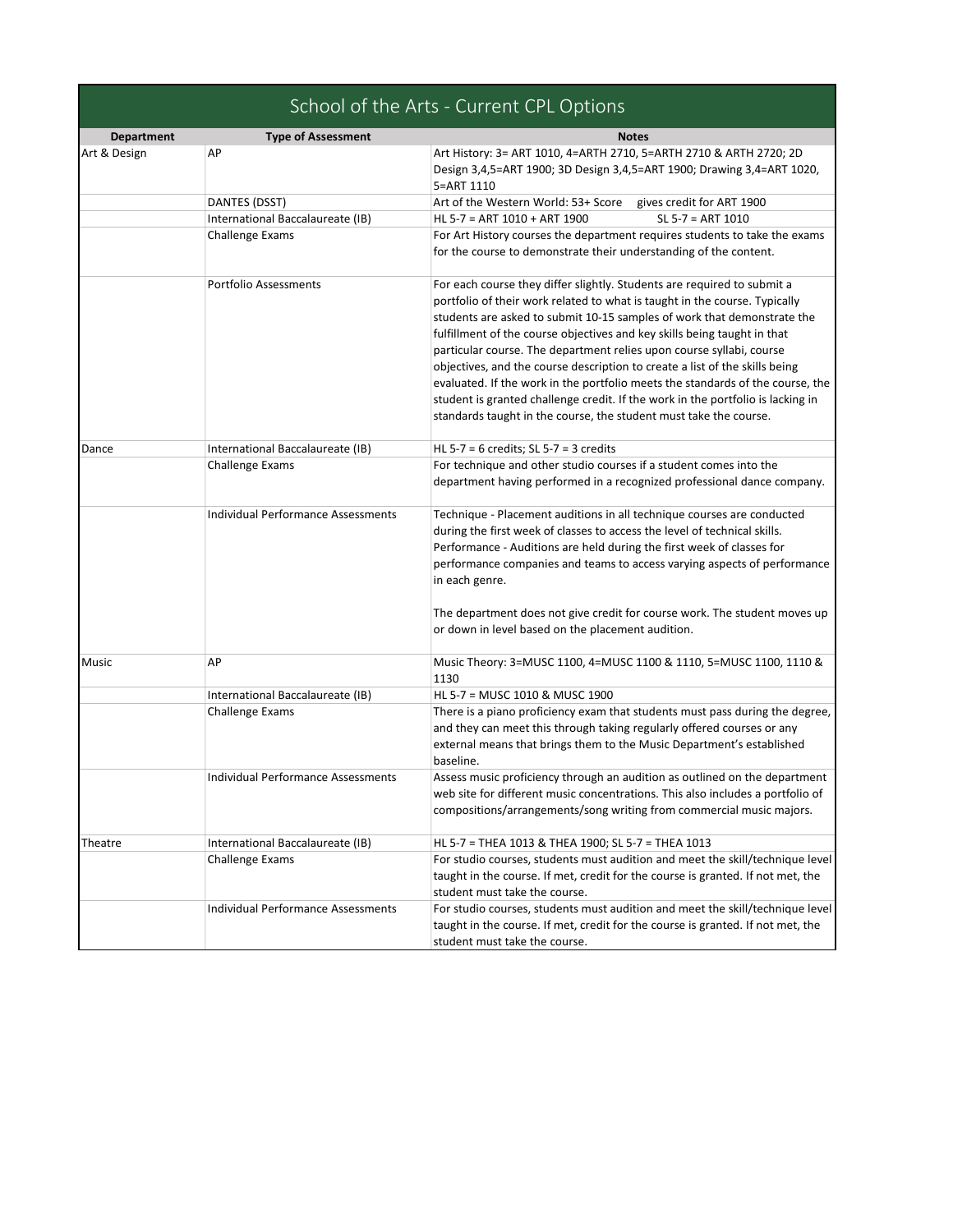| School of Education - Current CPL Options                    |                           |              |  |
|--------------------------------------------------------------|---------------------------|--------------|--|
| <b>Department</b>                                            | <b>Type of Assessment</b> | <b>Notes</b> |  |
| No PLAs in place for any program in the School of Education. |                           |              |  |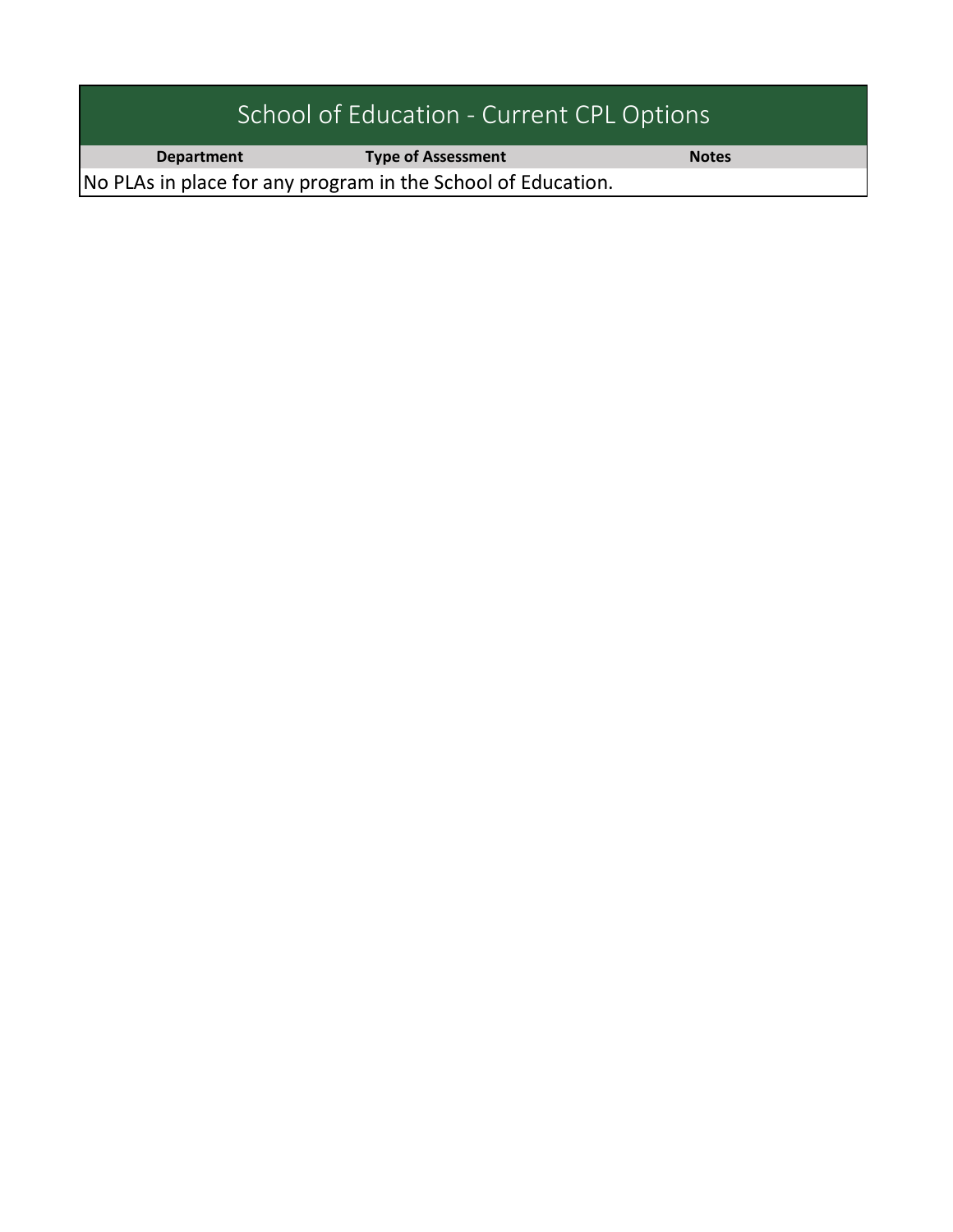| University College - Current CPL Options |                           |                                                                   |  |
|------------------------------------------|---------------------------|-------------------------------------------------------------------|--|
| <b>Department</b>                        | <b>Type of Assessment</b> | <b>Notes</b>                                                      |  |
|                                          |                           | All courses in the department are electives; no PLA opportunities |  |
| <b>SLSS</b>                              |                           | are currently in place.                                           |  |
| Developmental                            |                           | students can challenge 1030 placement through an exam. Transfer   |  |
| Math                                     |                           | credit is accepted for like coursework.                           |  |
|                                          |                           | Placement in ENGH 0890 can be challenged by taking the UVU        |  |
| Literacies &                             |                           | English Placement Quiz (a directed self-placement protocol).      |  |
| Composition                              |                           | Transfer credit is accepted for like coursework.                  |  |
|                                          |                           | ESL 2110 Advanced Listening/Speaking: Level 6                     |  |
| <b>ELL</b>                               | challenge credit          | Standardized Oral Exit Exam & Listening Exam                      |  |
|                                          |                           | ESL 2120 Advanced Reading/Vocabulary: Level 6                     |  |
|                                          |                           | Standardized Reading Exit Exam                                    |  |
|                                          |                           | <b>ESL 2130 Advanced Writing: Level 6 Standardized Writing</b>    |  |
|                                          |                           | Exit Exam                                                         |  |
|                                          |                           | ESL 2140 Advanced Grammar: Level 6 Standardized                   |  |
|                                          |                           | Grammar Exit Exam                                                 |  |